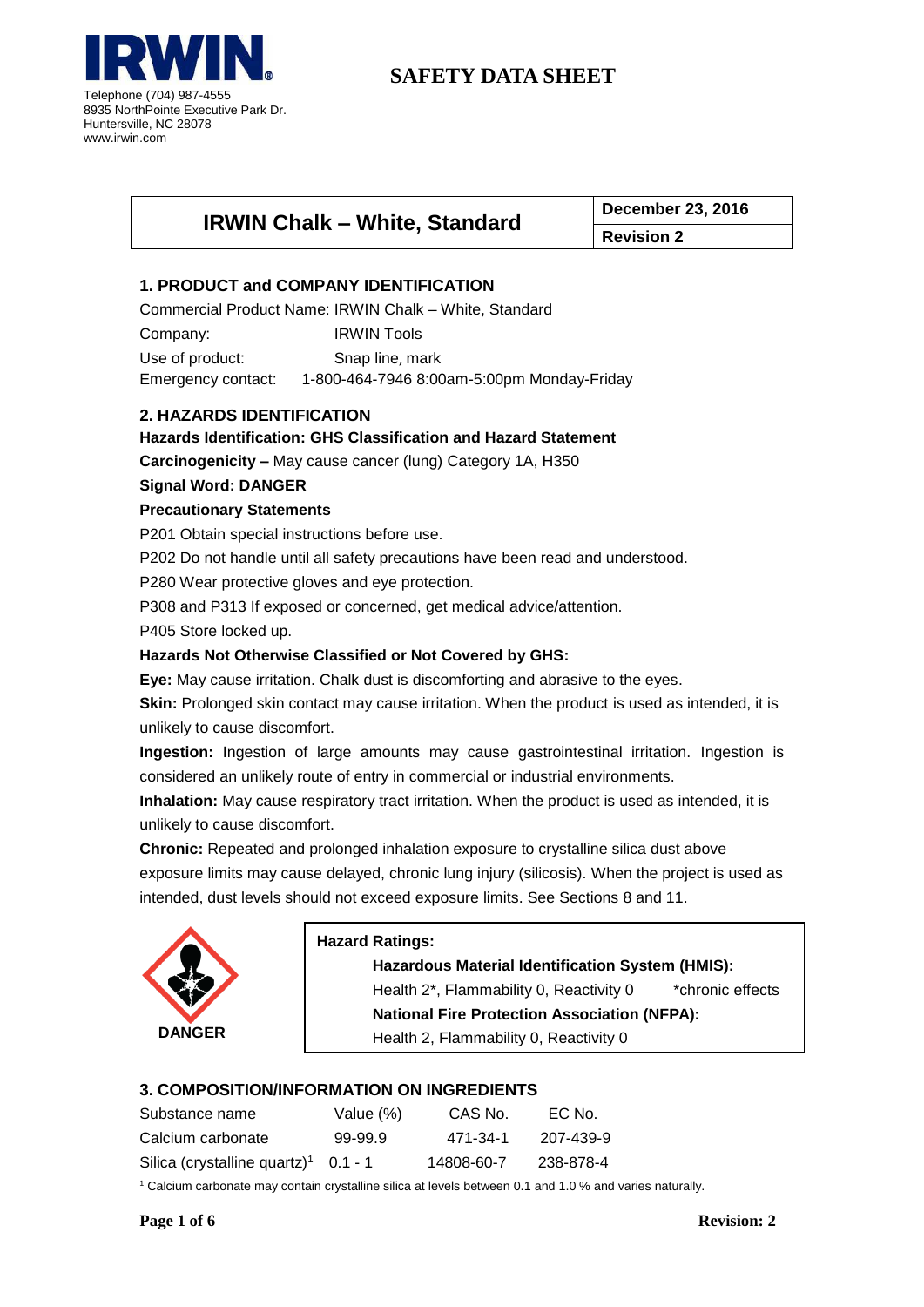#### IRWIN Chalk – White, Standard

## **4. FIRST AID MEASURES**

**Inhalation:** Remove from exposure and move to fresh air immediately. Encourage the patient to blow nose to ensure clear breathing passages. If not breathing, give artificial respiration. If breathing is difficult, give oxygen. Get medical aid if cough or other symptoms appear.

**Skin contact:** Wet clothing first to minimize dust generation, then; remove contaminated clothing and shoes. Launder contaminated clothing before wearing again. Wash affected area with water (and soap if available) Get medical aid in the event of irritation.

**Eye contact:** Do not rub eyes, rubbing may cause abrasions. Flush eyes with plenty of water for at least 15 minutes, occasionally lifting the upper and lower eyelids. Get medical aid.

**Ingestion:** Wash mouth out with plenty of water. Get medical aid.

**Additional advice:** Show this safety data sheet to the doctor in attendance

### **5. FIRE-FIGHTING MEASURES**

**Suitable extinguishing media:** Substance is noncombustible.

**Explosion:** No information found.

**Specific hazards:** Not considered to be a significant fire risk, however; the containers may burn, releasing carbon monoxide, and carbon dioxide.

**Special protective equipment for Firefighters:** As in any fire, wear a self-contained breathing apparatus in pressure-demand, MSHA/NIOSH (approved or equivalent), and full protective gear.

## **6. ACCIDENTAL RELEASE MEASURES**

**Personal precautions:** Wear appropriate personal protective equipment as specified in Section 8.

**Environmental precautions:** Do not allow this material to be released to the environment without proper governmental permits.

**Methods for cleaning up:** Recover the product whenever possible. Avoid generating dust when sweeping/shoveling up. If required, wet the material with water to prevent creating dust. Pick up and place in a suitable container for reclamation or disposal. Follow applicable OSHA regulations (29 CFR 1910.120)

## **7. HANDLING AND STORAGE**

**Storage:** Store this product in a tightly-closed container in a dry, well-ventilated area away from incompatible substances.

**Handling:** Avoid creating, or breathing dust. Practice good personal hygiene, (hand washing, etc.) after using this product. Avoid contact with skin and eyes.

**Packaging material:** No information found.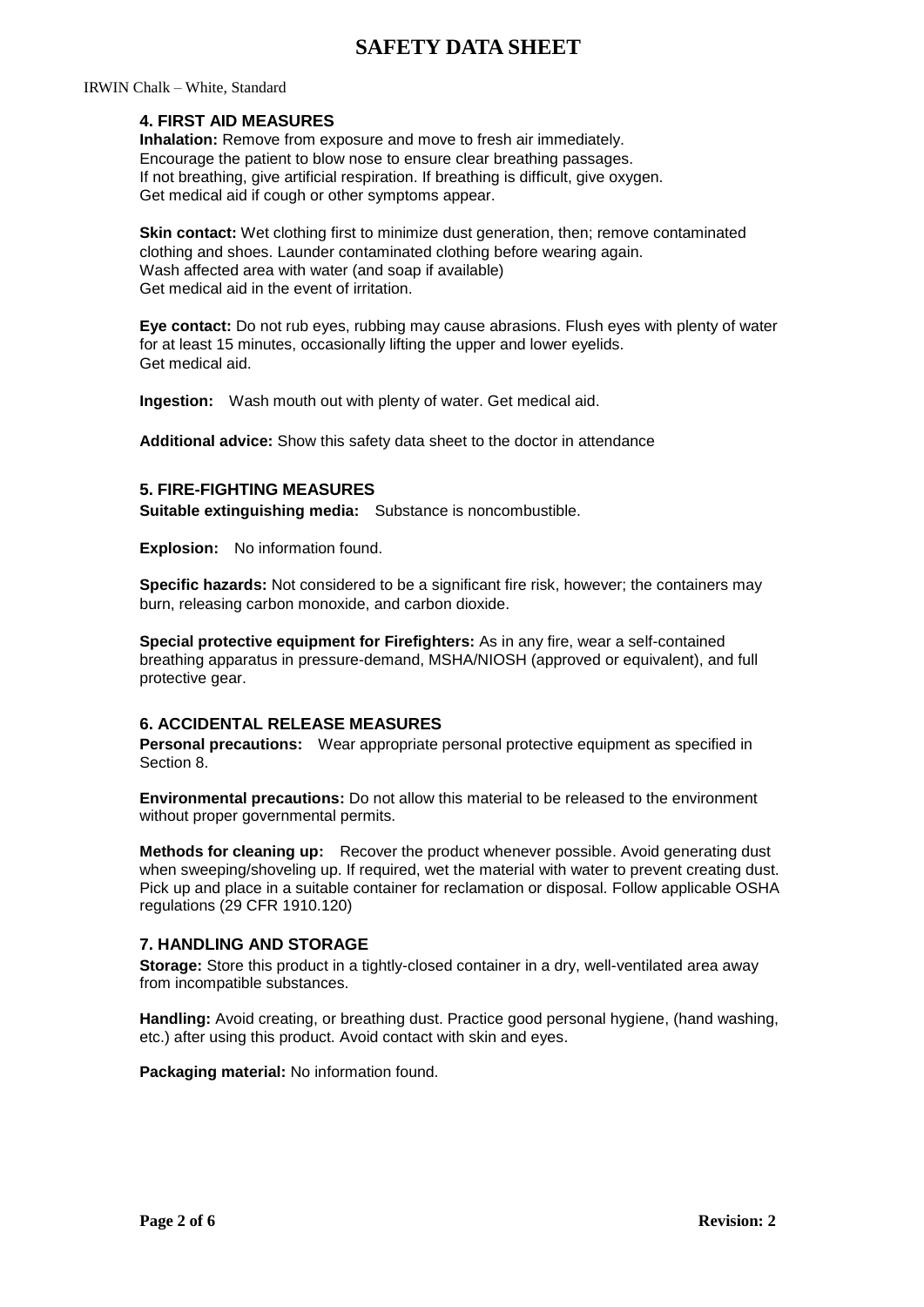# **8. EXPOSURE CONTROLS / PERSONAL PROTECTION Exposure Guidelines**

|                                   |                                 |                  | Exposure Limit 8-Hour TWA <sup>1</sup> (mg/m <sup>3</sup> ) |                     |                     |
|-----------------------------------|---------------------------------|------------------|-------------------------------------------------------------|---------------------|---------------------|
| Component                         | CAS No.                         | $%$ by<br>weight | <b>OSHA PEL</b>                                             | <b>ACGIH</b><br>TLV | <b>NIOSH</b><br>REL |
| Calcium Carbonate                 | 471-34-1:                       | 99-99.9          | $15^2$ 5 <sup>3</sup>                                       | 10 <sup>2</sup>     | $10^2 5^3$          |
| (Limestone)<br>Silica-Crystalline | $(1317 - 65 - 3)$<br>14808-60-7 | $0.1 - 1.0$      | 0.05 <sup>3</sup>                                           | 0.025 <sup>3</sup>  | 0.05 <sup>3</sup>   |
| Quartz <sup>4</sup>               |                                 |                  |                                                             |                     |                     |

<sup>1</sup> TWA = Time-weighted average

<sup>2</sup> Total dust.

 $\overline{a}$ 

<sup>3</sup> Respirable dust.

<sup>4</sup> Calcium carbonate may contain crystalline silica at levels between 0.1 and 1.0 % and varies naturally.

**Exposure and Engineering Controls:** Facilities storing or utilizing this material should have potable water available for washing eyes and skin. Use sufficient general area (or outdoor) ventilation. Local exhaust ventilation should be used if airborne concentrations of dust exceed limits cited in Section 8.

#### **Personal protective equipment:**

**Hand protection:** Wear protective gloves

**Eye protection:** Wear safety glasses, or chemical goggles in windy conditions or where eye contact is possible.

**Hygiene measures:** Wash contaminated clothing before reuse.

**Environmental exposure controls:** No information found.

**Respiratory protection:** When engineering controls are not sufficient to reduce exposure, seek professional advice prior to respirator selection and use. Follow the OSHA respirator regulations found in 29CFR 1910.134 or European Standard EN 149. Always use a NIOSH or European Standard EN 149 approved respirator when necessary.

# **9. PHYSICAL AND CHEMICAL PROPERTIES**

| Powder                                                      |
|-------------------------------------------------------------|
| White                                                       |
| Odorless.                                                   |
| $8.5 - 9.5$                                                 |
| No data available.                                          |
| Decomposes at 1,517 °F (825°C).                             |
| No data available.                                          |
| No data available.                                          |
| No data available.                                          |
| <0.0002 (Trace)                                             |
| No data available.                                          |
| No data available.                                          |
| No data available.                                          |
| 2.70-2.71                                                   |
| No data available.                                          |
| Partition coefficient (n-octanol/water): No data available. |
|                                                             |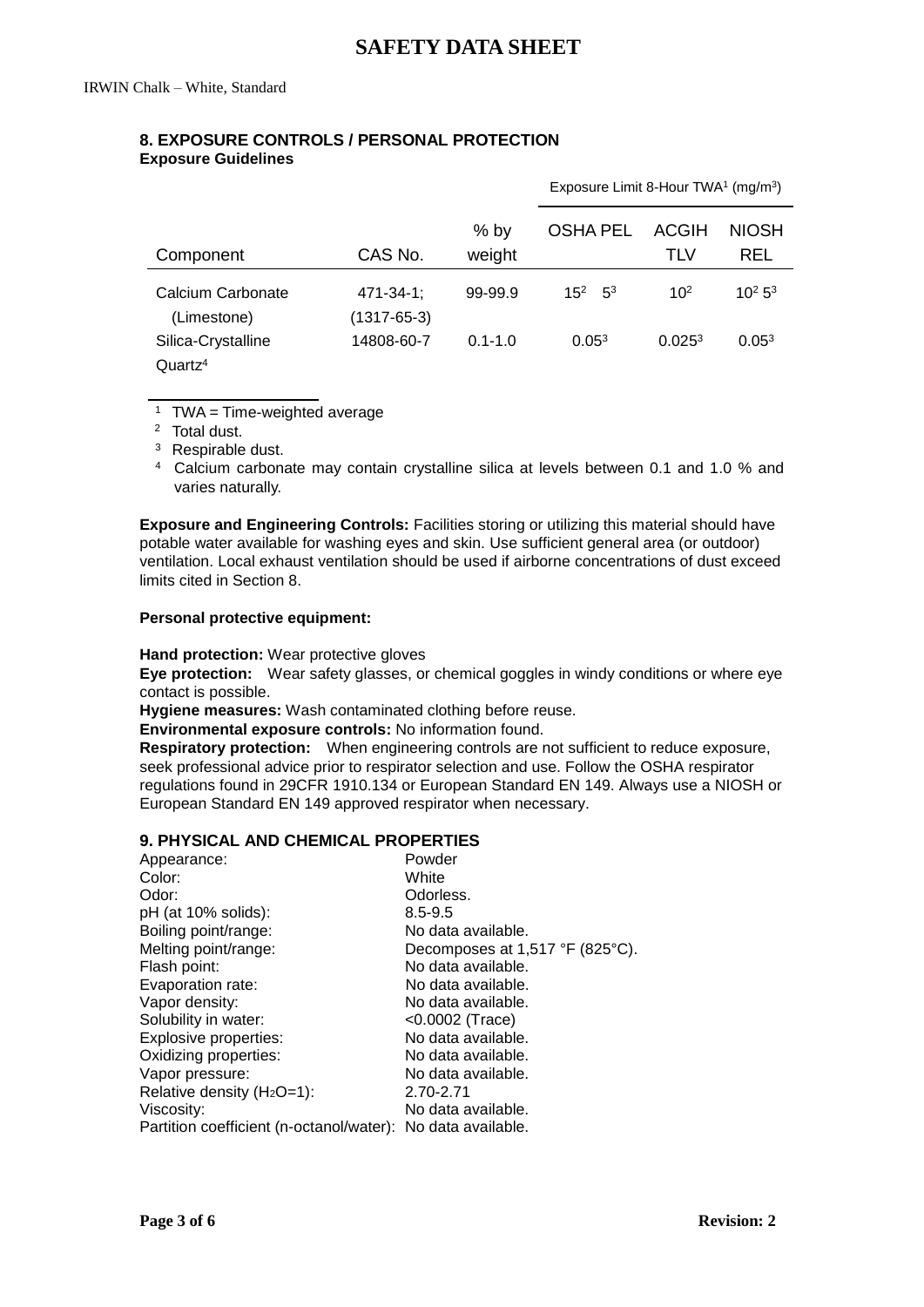IRWIN Chalk – White, Standard

### **10. STABILITY AND REACTIVITY**

**Stability:** Stable under normal temperatures and pressures.

**Hazardous decomposition products:** Carbon monoxide, carbon dioxide, calcium oxide.

**Materials to avoid:** Strong oxidizing agents, acids, aluminum, fluorine, magnesium

**Conditions to avoid:** Incompatible materials, moisture.

**Hazardous Polymerization:** Does not occur.

#### **11. TOXICOLOGICAL INFORMATION**

Note: Toxicological effects described in this section are those that would be expected based on data from the components of this product.

**Acute toxicity:** Calcium carbonate (CAS# 471-34-1): Draize test, rabbit, eye: 750 ug/24H Severe; Draize test, rabbit, skin: 500 mg/24H Moderate; Oral, rat: LD50 = 6,450mg/kg.

**Inhalation:** (Silica, crystalline quartz) Human: LCL<sub>o</sub>: 300 µg/m<sup>3</sup>/ intermittent exposure over a 10-year period produced pulmonary system effects.

**Skin contact:** (Calcium carbonate) Rabbit: 500mg administered for 24 hours produces moderate skin irritation.

**Eye contact:** (Calcium carbonate) Rabbit: 0.750 mg administered for 24 hours produced severe irritation.

**Ingestion:** (Calcium carbonate) Rat: LD<sub>50</sub>: 6,450 mg/kg.

**Chronic toxicity/Carcinogenicity:** Repeated and prolonged inhalation exposure to crystalline silica dust above exposure limits may cause delayed, chronic lung injury (silicosis). When the product is used as intended, dust levels should not exceed exposure limits.

Quartz – crystalline silica:

The International Agency for Research on Cancer (IARC) has designated this substance Group 1, "carcinogenic to humans".

The National Toxicology Program (NTP) has designated this substance: Group K "known to be a human carcinogen"

American Conference of Governmental Industrial Hygienists (ACGIH) has designated this substance A2; suspected human carcinogen. The agent is carcinogenic in experimental animals at dose levels, by route of administration, at sites of histologic type(s) or by mechanism(s) considered relevant to worker exposure. Available epidemiologic studies are conflicting or insufficient to confirm an increased risk of cancer in exposed humans.

## **12. ECOLOGICAL INFORMATION**

Bioaccumulation: No information found.

Ecotoxicity effects: No information found.

Limestone (which is primarily composed of calcium carbonate) is not classified as a "Toxic pollutant" or a "hazardous substance under Section 307 and 311 of the United States Clean Water Act.

## **13. DISPOSAL CONSIDERATIONS**

Waste from residues of this product is not a hazardous waste according to U.S. Environmental Protection Agency (EPA) regulations. Disposal by landfill may be acceptable. Consult an expert on the disposal of recovered material for compliance with state, provincial, and/or local regulations.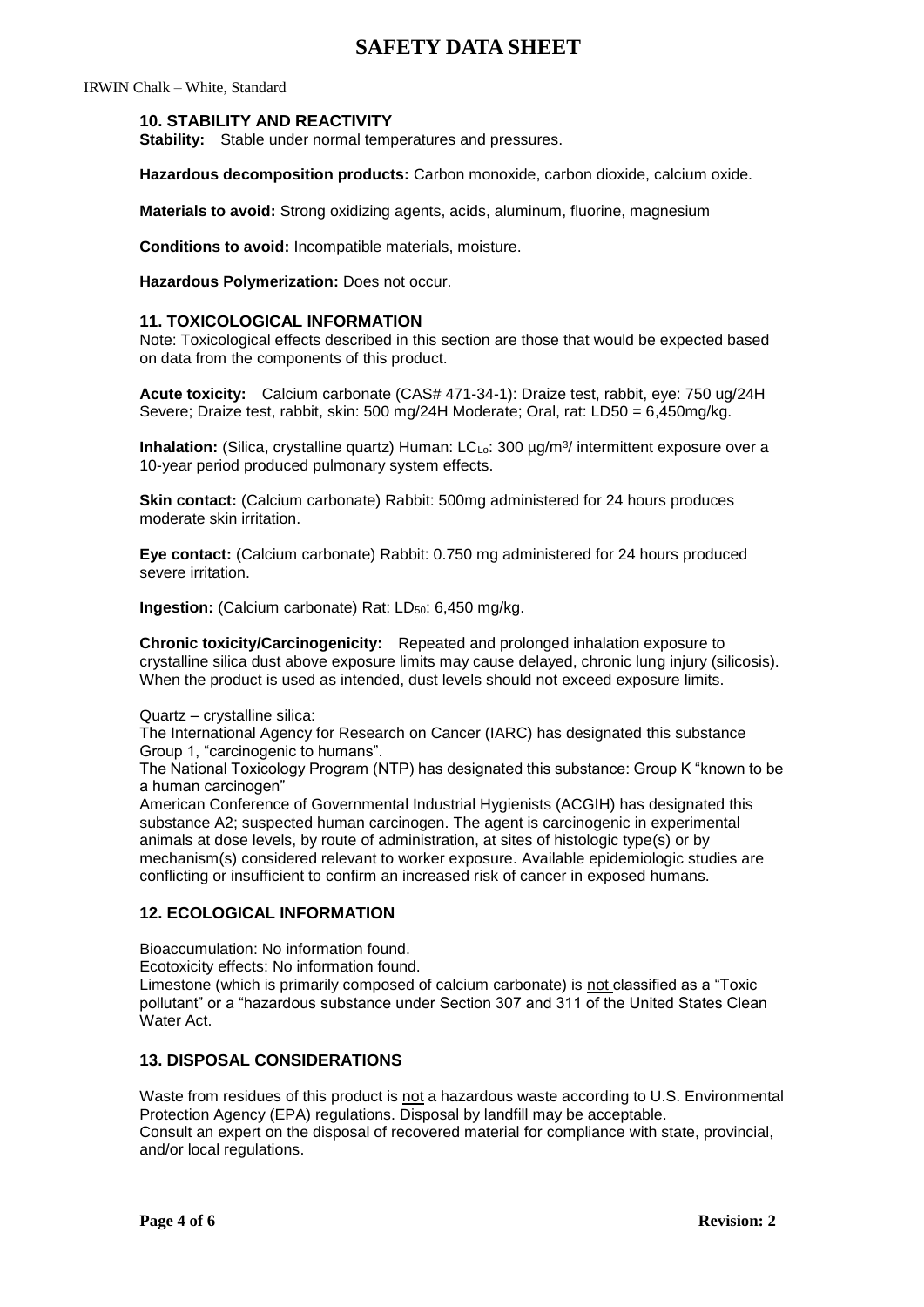IRWIN Chalk – White, Standard

# **14. TRANSPORT INFORMATION**

**U.S. DOT:** Not regulated

**ADR/RID:** Not regulated

**IMDG:** Not regulated

**ICAO/IATA:** Not regulated

# **15. REGULATORY INFORMATION**

# **U.S. Federal Regulations**

**OSHA:** Ingredients are listed as air contaminants (29 CFR 1910.1000). Hazardous by definition of Hazard Communication Standard (29 CFR 1910.1200).

**TSCA** (Toxic Substance Control Act): All components of this product are listed on the TSCA inventory.

**CERCLA:** Hazardous Substance, (40 CFR 302.4): Not Listed. Extremely Hazardous Substance (40 CFR 355): Not Listed.

**SARA Hazard Category:** This product has been reviewed according to the EPA "Hazard Categories" promulgated under Sections 311 and 312 of the Superfund Amendment and Reauthorization Act of 1986 (SARA Title III) and is considered, under applicable definitions, to meet the following category:

"An immediate (acute) and chronic health hazard."

Chemicals subject to the reporting requirements of Section 313 or Title III of SARA and 40 CFR Part 372: None.

## **STATE REGULATIONS:**

**California's "Safe Drinking Water and Toxic Enforcement Act of 1986" (Proposition 65)**

This product contains the following Proposition 65 regulated materials known to the State of California to cause cancer or reproductive harm. The listed typical amounts are a result of their natural presence in the raw materials from which this product is produced.

Silica-crystalline quartz equal to, or less than 1.0 percent

**CANADA WHIMS:** This product has been classified in accordance with the hazard criteria of the Controlled Products Regulation (CPR), and the SDS contains all of the information required by the CPR.

# **16. OTHER INFORMATION**

The contents and format of this SDS are in accordance with the U.S. Hazard Communication Standard 29 CFR 1910.1200; the Canadian CPR, and Workplace Hazardous Materials Information System (WHMIS); and EEC Commission Directive 1999/45/EC, and EEC Commission Regulation 1907/2006/EC (REACH) Annex II.